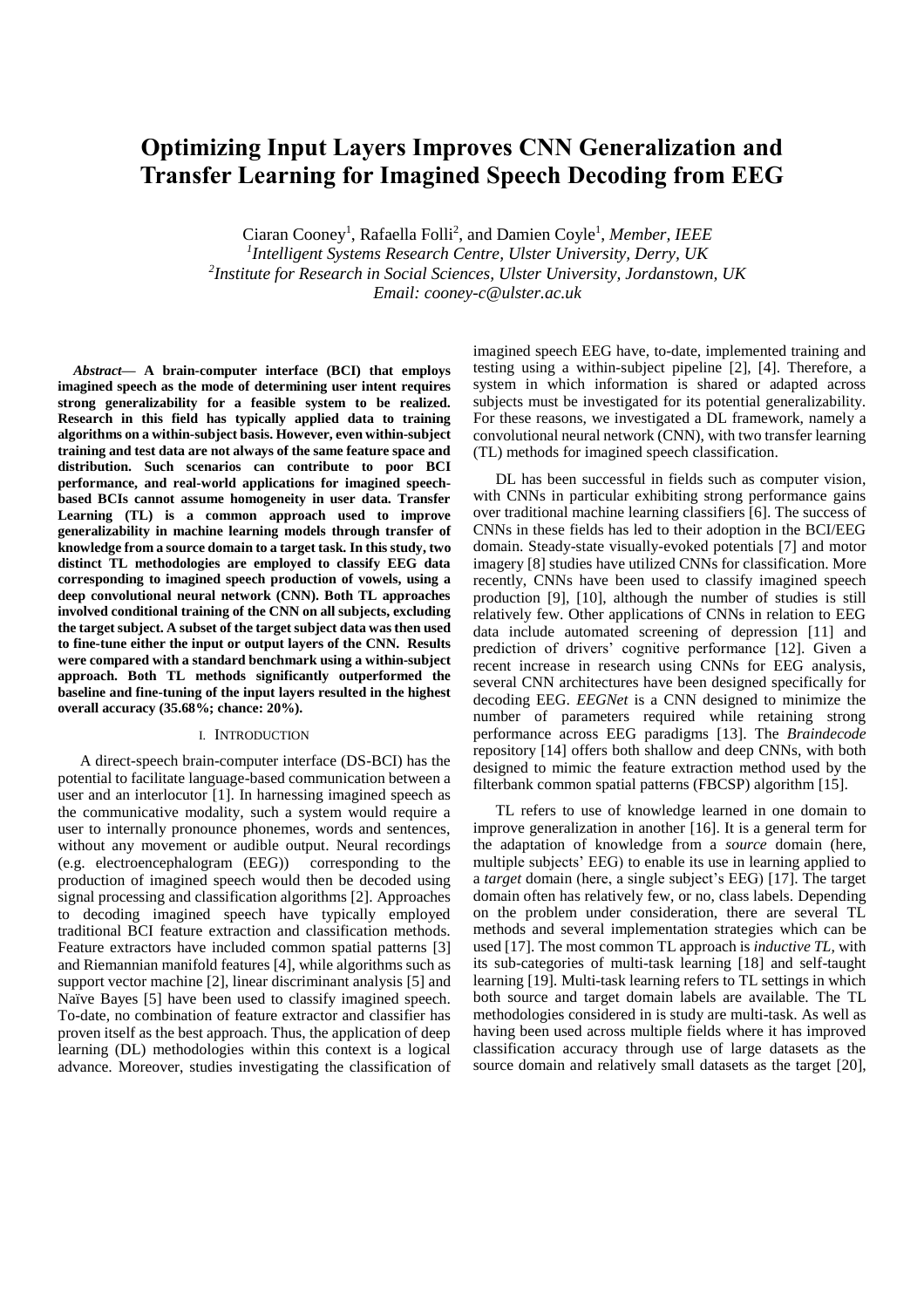TL has more recently been applied to EEG and BCI. A leaveone-subject-out strategy has been applied to the training and testing of a CNN on EEG data corresponding to error-detection [21]. Lin et al. [22] leveraged existing EEG-based emotion data to train a model for a new subject using a conditional TL system. *Transductive TL,* where target domain labels are unavailable, has been used for to classify epileptic seizures from EEG [23], and TL has also been applied to the classification of imagined speech EEG previously [24]. However, results obtained from with TL did not show significant performance gains.

Here, we investigated whether deep TL approaches could have utility in the extremely difficult imagined speech EEG classification problem. The dataset used consists of EEG recordings corresponding to imagined speech production of the five vowels. Two multi-task TL methodologies were implemented in which a 6-layer CNN was trained on source domain data before being fine-tuned on the target subject data. In TL method 1 (TL1), the input layers of the CNN were finetuned. In method 2 (TL2), the final convolution layers were fine-tuned. A within-subject approach to training and testing the CNN was used for baseline comparison. Results obtained indicated that both the TL methods achieved accuracies significantly better than those of the within-subject method. Of the TL methods, fine-tuning of the input layers was more successful than fine-tuning of the final convolutional layers.

# II.METHODS

# *A. Data*

Data used for this research was recorded at the offices of the Laboratorio de Ingeniería en Rehabilitación e Investigaciones Neuromusculares y Sensoriales (LIRINS) in the Faculty of Engineering at the National University of Entre Ríos (UNER) by Pressel Coretto et al. [25]. Overt and imagined speech tasks involving Spanish words and vowels were performed by 15 subjects while EEG signals were recorded. Only signals



Figure 1 a) 6-electrode montage. b) Experimental protocol.

corresponding to imagined vowel production were analysed for this study. Thus, the data consisted of trials in which participants imagined speaking the five vowels "/a/", "/e/", "/i/", "/o/" and "/u/". The experimental protocol for the imagined vowels task included a 2 second pre-trial stimulus period during which prompts were presented both visually and audibly. Participants then had 4 seconds to continually produce the prompt using imagined speech (Figure 1b). EEG signals were recorded using an 18-channel Grass® analog amplifier model 8-18-36 and a Data Translation® analog-to-digital converter board model DT9816, sampled at 1024 Hz. Electrodes were positioned according to the 10-20 international system over F3, F4, C3, C4, P3 and P4 (Figure 1a).

# *B. Preprocessing*

The original dataset was filtered between 2 Hz and 40 Hz using a finite impulse response bandpass filter [24], so no further filtering was applied. Data were down-sampled to 128 Hz and artefact detection and removal were implemented using Independent Component Analysis with Hessian approximation preconditioning [25]. Classifiers are sensitive to nonstationarities, often leading to poor performance when applied to EEG data from different distributions [26]. As the TL methods require using data with different distributions, Scikit-learn's *robust scaler* [27] function was used to standardize the data by centering to the median and component-wise scale according to the interquartile range.

#### *C. Convolutional Neural Network*

The deep CNN architecture adopted for this study is based on one designed specifically for EEG decoding applications [14]. The structure of the CNN is depicted in Figure 2, including the number and size of filters included in each layer. Considering 1a and 1b as a single unit, the feature extraction section of the network consists of six convolution layers, two more than the architecture presented previously [14]. The input of the CNN (1a and 1b) consists of two convolutional layers, the first to perform temporal convolution and the second for spatial filtering. This construction has been conceived of as a feature extraction stage analogous to that of FBCSP [15], and is designed to decode band power features from EEG [14]. This initial combination of layers is followed by batch-normalization and a leaky rectified linear units (ReLU) activation for non-linearity. No pooling layer is implemented at this stage as we have extended the depth of the CNN to contain two additional convolution layers. Each of the remaining five layers consist of the same basic structure, differing only in the size and number of filters used (Figure 2). This structure is as follows: *dropout, convolution, batchnormalization, non-linear activation* and *mean pooling*. Here, dropout has been set to 0.1 and leaky ReLU implemented as the activation function for each layer. Figure 2 identifies the layers which were fine-tuned as part of the TL process. This is discussed further in Section E. The feature map obtained from the feature extraction stage is passed to the final block for classification. This is a dense softmax layer which produces posterior probabilities and a prediction for one of the classes.

### *D. Within-Subject Classifier*

The baseline method was constructed to classify imagined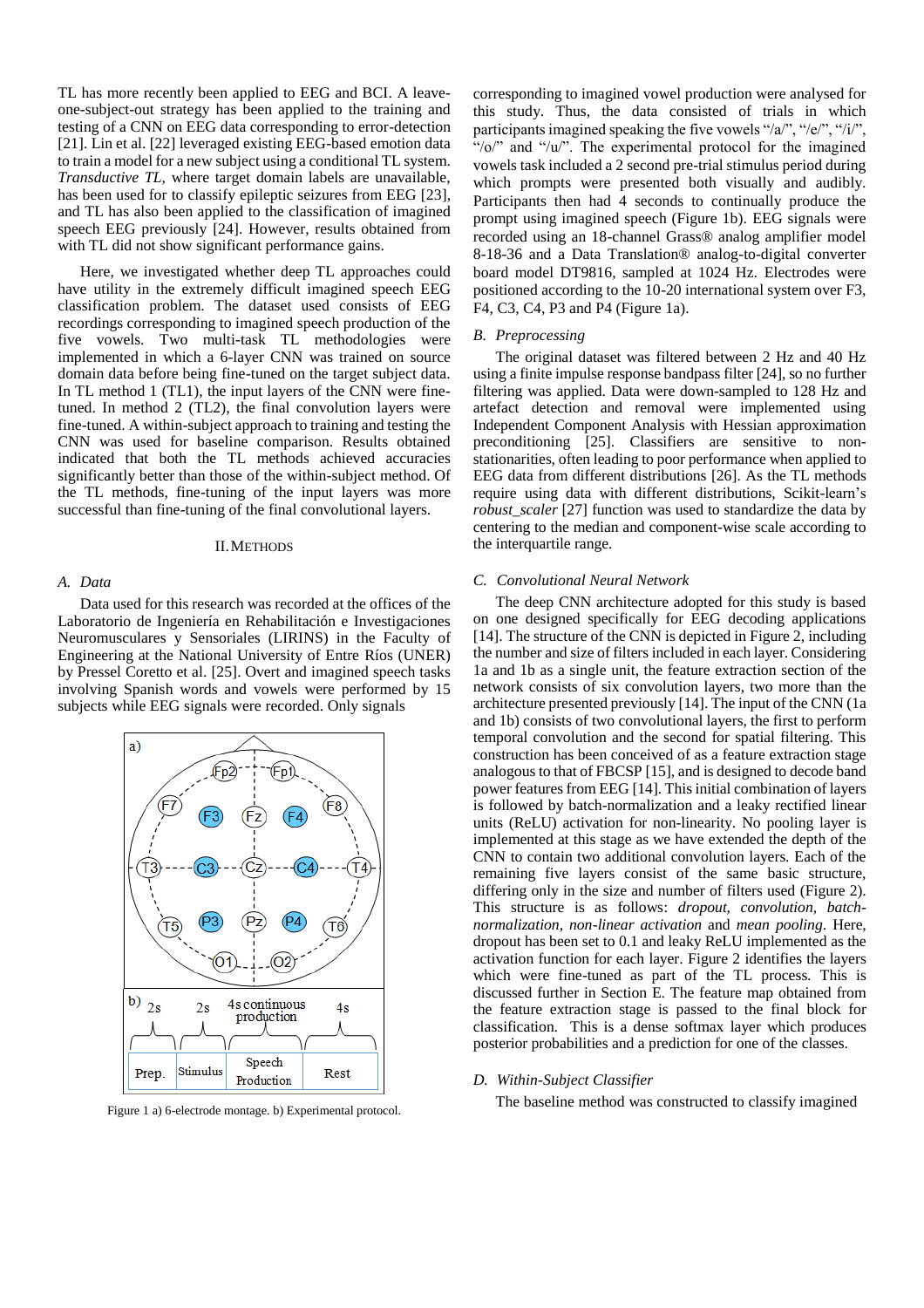

Figure 2 CNN architecture used with layers used for the two fine-tuning approaches highlighted.

speech EEG using a within-subject approach to training and testing. Within-subject classification is the most common approach employed for BCI applications [2], [4]. A 5-fold crossvalidation scheme was applied to split the data into training, validation and test sets. For each of the 5 folds, the CNN was trained and validated, and the model with the best classification performance on the validation set selected for making predictions on the test set. Classification accuracy is reported as the mean obtained from the 5 folds.

#### *E. Transfer Learning Methodology*

Two TL approaches were tested using the CNN and imagined speech EEG data. The TL task being investigated is a multitask problem, where source data i.e., data from all *other* subjects, is used to transfer knowledge to the target domain - the model being trained for the target subject. Many multitask learning applications, typically with regards to images [28], share knowledge at lower (input) layers and apply fine-tuning to the later layers. This is due to many categories of images containing similar structures such as edges and geometric shapes which facilitate shared lower-level learning, and higherlevel task-dependent learning in later layers. Alternatively, an automatic speech recognition (ASR) system for example, may require shared information at the output of a classifier and domain-specific training at the input. An ASR is required to produce accurate representations of sentences at the output but earlier layers of a DL classifier may need to learn representations of speech from a wide range of accents, alternative pronunciations or vocalizations, etc. [16]. The two methods tested here were aimed at determining whether TL in general is applicable to imagined speech EEG and which strategy, if either, is more suited to the task.

Methodology common to both TL approaches is depicted in Figure 3a. The first step in this process is the selection of source subjects for use in training. Conditional strategies have previously been used for selecting source data for EEG-based TL [22]. Here, source data is selected on the basis of a positive correlation with the target subject's data, obtained using the Pearson correlation coefficient. Each subject's complete dataset is used here to facilitate a correlation assessment on the entire distribution of the data between subjects. Source subjects whose data shows a negative correlation with the target subject's data are ruled out. Selected source data is combined and the order randomized before it is used to train and validate the CNN. The target data is not used at all during this stage. Source data is only used in training the CNNs, not during model testing.

*Method 1:* TL1 employed fine-tuning of the input layers to the pre-trained network i.e., layers 1a and 1b in Figure 2. Concretely, the method depicted in Figure 3b, required freezing all weights in the trained network, excluding those in the input temporal and spatial convolution layers only, during backpropagation. The same 5-fold cross-validation scheme was applied to network fine-tuning on target subject data. For each iteration of the cross-validation method, 4 folds were used to train and one split into validation and test sets*.*

*Method 2:* TL2 employs a similar approach to the first (Figure3b). Here, the layers for fine-tuning the pre-trained network are the final two feature extractors i.e., layers 5 and 6 in Figure 2. All other weights in the network are frozen during fine-tuning with 5-fold cross-validation, enabling fine-tuning of only the final two layers.



Figure 3 Transfer-learning methodology. a) Selection of source subjects for transfer the CNN. b) Two approaches to fine-tuning.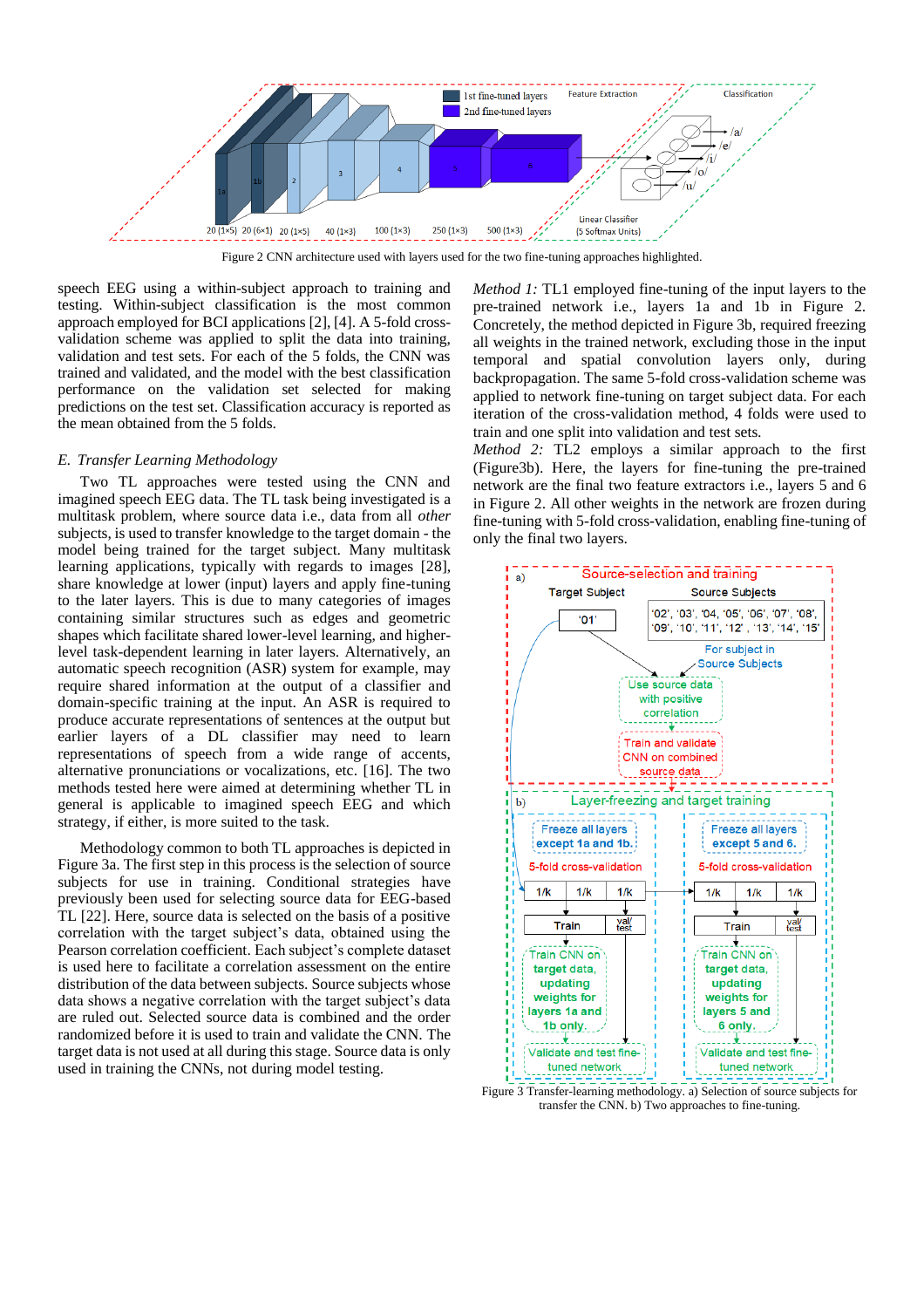## *F. Training*

The CNN training protocol was controlled between the two TL methods, with only small differences with the baseline method. All three classifiers were trained using the ADAM optimizer and the cross entropy loss function. Learning rate and batch size was different between the non-TL and TL methods due to the difference in the volume of training data. The TL approaches, with substantially more training data, had learning rates of 0.0001 and batch sizes of 128. The non-TL approach had a learning rate of 0.001 and a batch size of 32. A two-fold stopping criteria was used to manage the number of epochs. First, a maximum number of epochs to reach before stopping was set to 100. Second, a maximum number of epochs to continue training while there is no progress on the validation loss, was set to 50. This *patience* gives the CNNs sufficient training time while protecting against overfitting.

#### *G. Statistics*

A repeated measures analysis of variance (ANOVA) was performed on the classification accuracies with the Tukey Honest Significance Difference test performed *post-hoc*. Precision, sensitivity and f-scores were also calculated.

# III. RESULTS

Here we report classification accuracies obtained by each of the three methodologies applied to the 5-class imagined vowel decoding task. Mean classification accuracies and standard deviations obtained from each approach are presented in Table 1, and all subject accuracies presented in Figure 4. Both the TL approaches outperform the baseline here, with fine-tuning on the initial convolution layers (TL1) resulting in the highest mean accuracy of 35.68% (stdev.3.01%; chance: 20%). For all but one subject (1), the TL methods returned higher scores than the non-TL method, with TL1 achieving the best performance for 10 of the 15 subjects (Figure 4). This includes the best single-subject performance of 39.09% (subject 5). The repeated measues ANOVA indicated that overall differences in performance were significant  $(F(2, 44) = 13.462, p<0.001)$ . The Tukey *post-hoc* tests indicated that the null hypothesis (that the classifiers should perform at the same level) should be rejected between each of the TL methods and the non-TL approach,



Figure 4 Classification accuracies obtained from each method.

TABLE I. CLASSIFICATION ACCURACIES FOR EACH APPROACH

|                       | $Non-TL(%)$ | TL1(%) | TL2(%) |
|-----------------------|-------------|--------|--------|
| Mean Accuracy         | 32.75       | 35.68  | 34.41  |
| Standard<br>Deviation | 3.23        | 3.01   | 3.68   |

thus indicating that the TL-methods' superioriority was statistically-significant. The Tukey tests did not inidicate significant difference between the two TL methods.

The confusion matrices in Figure 5 show that the three methods produced similar prediction distributions for each of the five classes. Across the three approaches, all classes were predicted with greater than 30% accuracy but the darker shading of the diagonal for the matrices asociated with TL (c and e) are indicative of their greater performance. Of the individual classes, the vowel /u/ received greater prediction accuracy across the classifiers despite not being classified best by either TL method. Receiver operating characteristic (ROC) curves and values for area under the curve (AUC) are presented in Figure 5 (b,d and f). In a highly-accuracte model the ROC curve maps closely to the upper-left of the plot. Here, the ROC curves clearly indicate that none of the the approaches evaluated result in a model that could reasonably be considered feasible for realworld applications. However, TL1 is better than the other methods. The mean AUC is greatest for TL1 (0.6; Figure 5d), indicating that this approach is the most suitable of the three. This result is corrobarated by the statistics in Table II, in which TL1 scored the highest precision, senstivity and accuracy scores.

The training, validation and test loss computed by the training algorithm using cross entropy is presented in Figure 6. Loss here has been averaged across the five folds of the cross-validation scheme. The Non-TL method has a different scale to the TL approaches here due to it having a much greater initial loss. Early-stopping after epoch 65 meant that less training time was required by the within-subject non-TL approach. This is an effect of the training, validation and testing data coming from the same source. Given the random initialization of weights with this method, it is unsurprising that loss decreased rapidly for the duration of the first 20 epochs before settling down to smaller incremental improvements. The loss plots corresponding to the two TL methodologies depict their differences in training. For most of the training time, the training loss of TL2 was much lower than either the validation loss or the test loss. This is indicative of a model that is overfitting and results in more training before convergence (100 epochs). This is in contrast with TL1, in approach which the validation and test losses are much closer to the training loss throughout, indicating that this generalizes better. Training and validation loss are almost identical at the point at which training

TABLE II. PRECISION, SENSITIVITY AND F1-SCORES.

|                 | Precision (%) | Sensitivity $(\%)$ | $F-score (%)$ |
|-----------------|---------------|--------------------|---------------|
| $Non-TL$        | 33.00         | 32.91              | 33.17         |
| TL1             | 35.64         | 35.63              | 36.65         |
| TL <sub>2</sub> | 34.38         | 34.34              | 34.45         |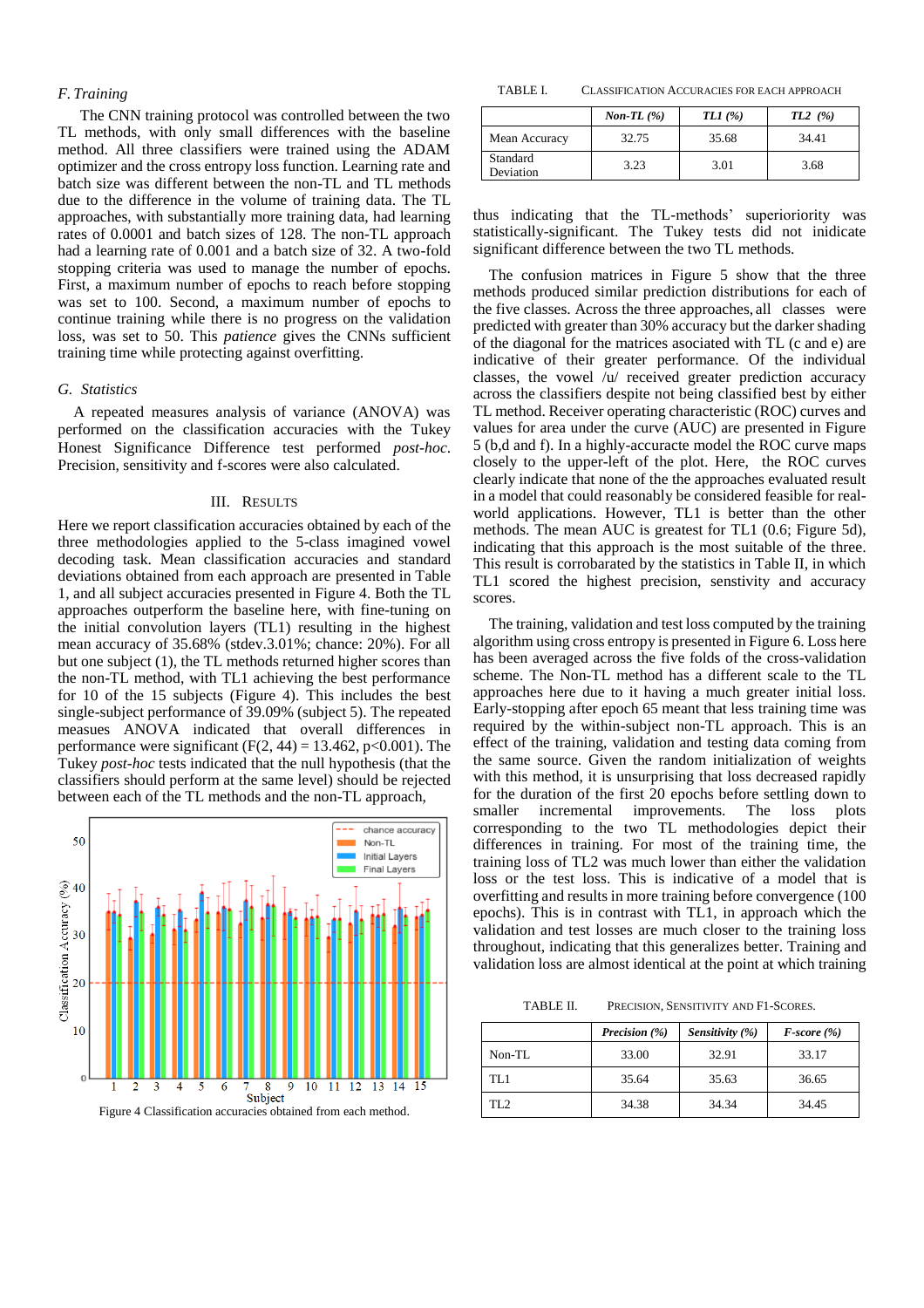

Figure 5 Confusion Matrices for each of the three methods. a) Non-TL, b) Initial layers fine-tuning, c) Final layers fine-tuning.

finishes due to early-stopping (94 epochs), indicating that the model has not been overfit and explaining some of the model's superior performance.

## IV. DISCUSSION

The results presented here support the hypothesis that TL methodologies can aid the generalizability of classifiers used for decoding imagined speech EEG. In both cases, the TL approaches outperformed the baseline CNN. Although the improvements to classification accuracy were quite small



Figure 6 Training, validation and test loss resulting from each method.

(<3%), they were statistically significant and consistent across subjects. Although *post-hoc* tests did not indicate significant difference between the TL methods, it may be the case that finetuning input layers is more suited to imagined speech EEG data. Results indicate that the CNN performs better when knowledge is shared among the higher level (output) layers, with domainspecific fine-tuning on the lower level (input) layers. This configuration is analogous to the ASR system discussed in section II-E [16] in which TL performs better when a network attempts to find common output features having been fine-tuned for disparate input representations. However, this observation is based on results obtained from a single dataset and requires validation before it can be confirmed. It is also important that other TL methods are evaluated. Techniques with potential benefits include fine-tuning a randomly-weighted softmax classifier with a pre-trained network [29] and gradual unfreezing of layers aimed at preserving low-level, and adapting, high level features [30].

Research in the field of imagined speech EEG decoding still suffers from a relative scarcity of data. Systems often perform well when training and testing is performed on the same corpus [21], as it has been here. However, it is not practical to expect a model learned on a single corpus to generalize well to new data [31]. Therefore, future work on cross-corpus TL of imagined speech EEG is recommended, as is cross-paradigm TL where different words or sentences produced with imagined speech may be used for knowledge transfer to other imagined speech tasks. Additionally, further study of a conditional system for determining when and how TL methods can be most effectively utilized, as in [22], [32], is an important area of future research.

#### V.CONCLUSION

In this study, we investigated the use of TL approaches to classifying imagined speech EEG with CNNs. A dataset consisting of EEG data corresponding to imagined speech